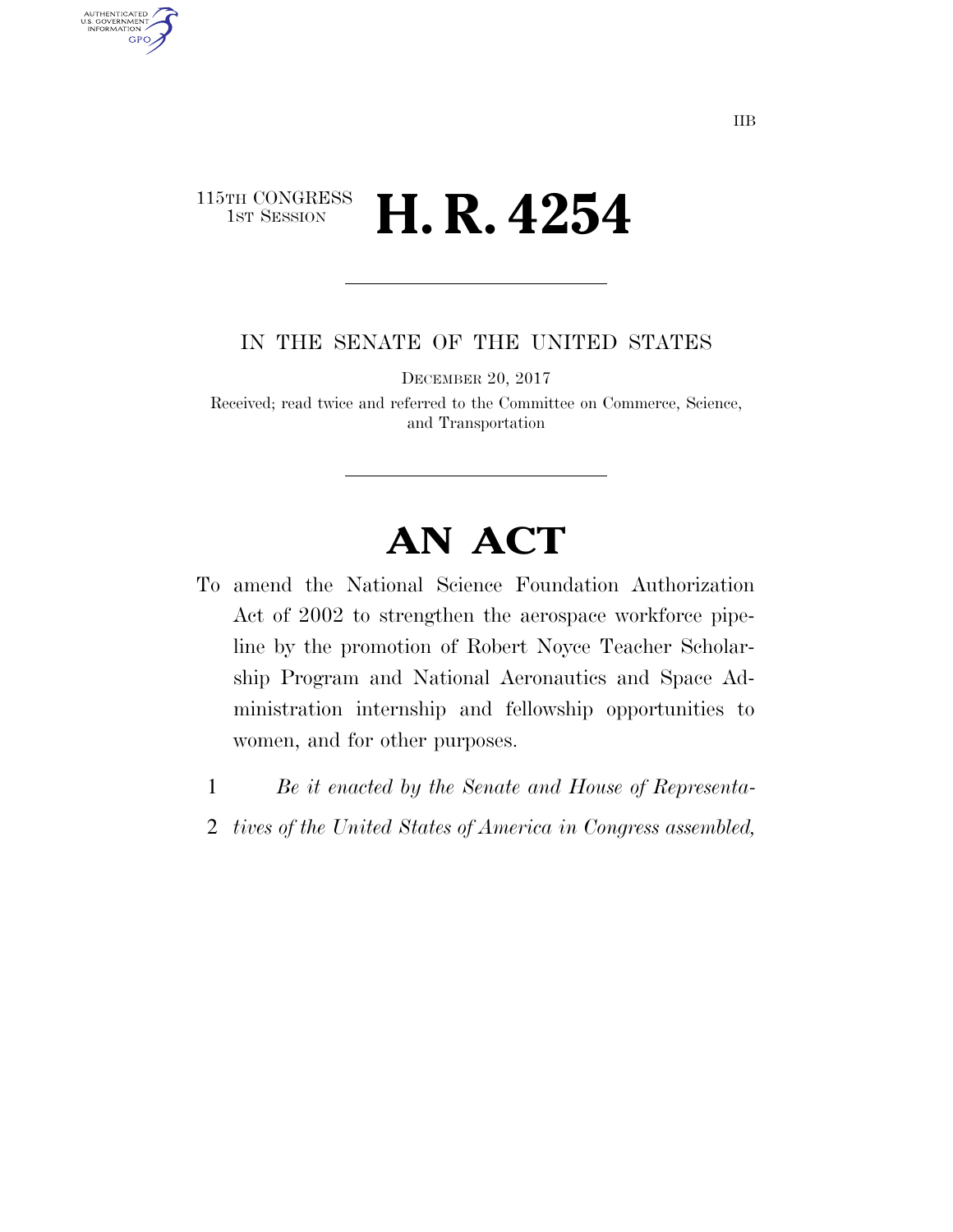#### **SECTION 1. SHORT TITLE.**

 This Act may be cited as the ''Women in Aerospace Education Act''.

## **SEC. 2. ROBERT NOYCE TEACHER SCHOLARSHIP PROGRAM**

### **FELLOWSHIP OPPORTUNITIES.**

 (a) IN GENERAL.—The National Science Foundation Authorization Act of 2002 (Public Law 107–368; 42 U.S.C. 1862n et seq.) is amended—

9 (1) in section  $10(a)(3)(A)(iv)$ , by inserting ", including research experiences at national labora- tories and NASA centers'' before the semicolon; and 12 (2) in section  $10A(c)(4)$ —

 (A) in subparagraph (A), by striking 14 ''and'' at the end;

 (B) in subparagraph (B), by striking the 16 period at the end and inserting "; and"; and (C) by adding at the end the following: ''(C) providing internship opportunities for fellows, including research experiences at na-tional laboratories and NASA Centers.''.

 (b) EFFECTIVE DATE.—The amendments made by subsection (a) shall apply with respect to grants awarded on or after October 1, 2018.